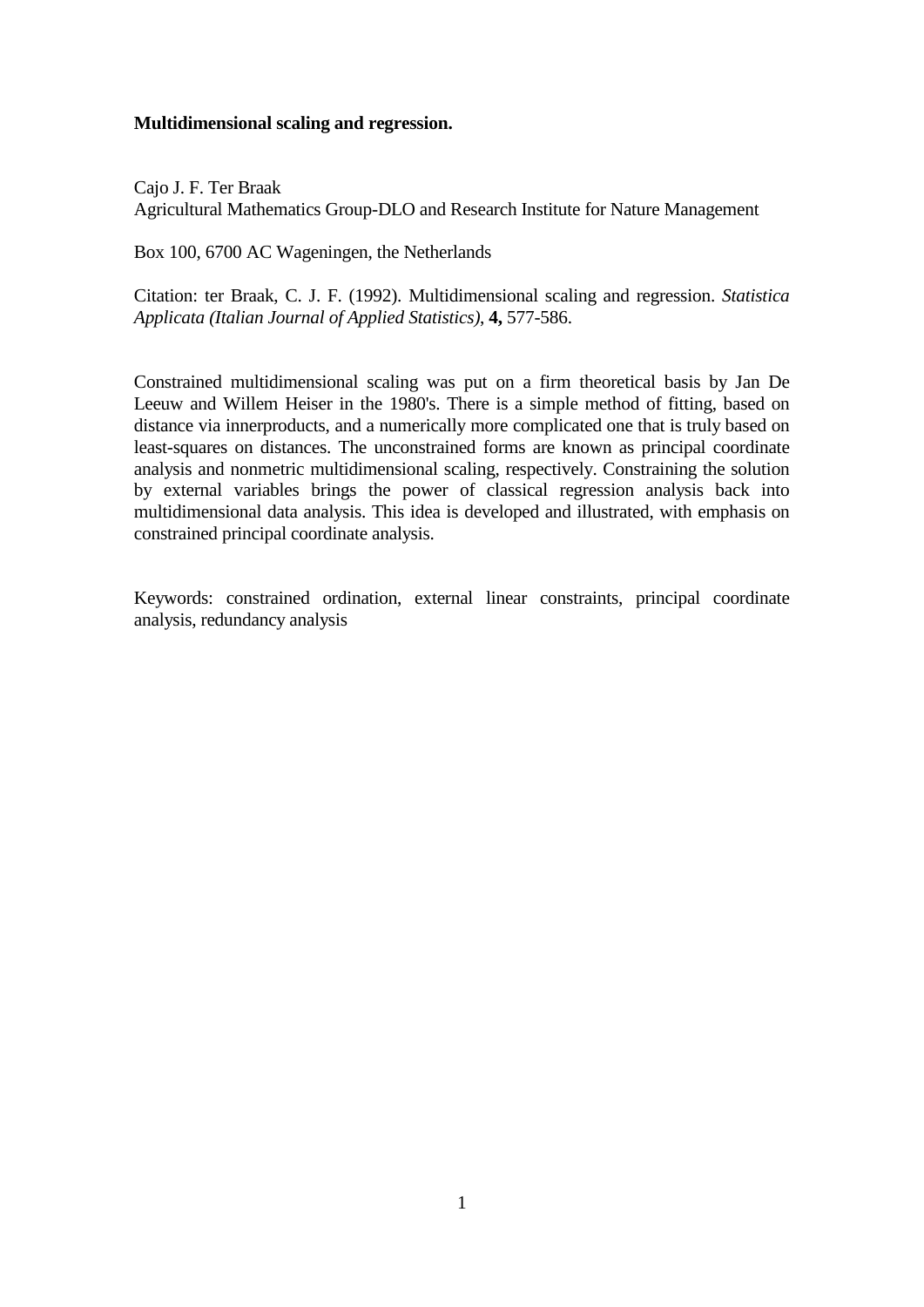### **1 Introduction**

SMACOF is a Dutch invention. It is a model for constructing convergent algorithms to solve the multidimensional scaling problem (J. De Leeuw *et al.* 1977, 1980; J. De Leeuw, 1988). SMACOF is an acronym for 'Scaling by Majorizing a COmplicated Function' (W. Heiser, 1987; J. Meulman, 1986). SMACOF is also the name of a series of computer programs that uses this type of algorithm. They attempt to give least-squares solutions by minimizing STRESS (J. Kruskal, 1964), but may get trapped in a local minimum. SMACOF avoids the problems of differentiability and step-size in the usual gradient methods. In my opinion, the prime importance of SMACOF is that it can deal with many types of constraints on the multidimensional scaling solution.

With my background in agronomy and statistical ecology, I am familiar with the power of the analysis of variance and of regression methodology. Faced with a multivariate research problem, I therefore tend to cast it into the framework of regression analysis. What is to be explained by what? Which are response variables (criterion variables) and which are explanatory variables (regressors)? Regression methodology can be integrated in multidimensional scaling by imposing the constraint that the coordinates of the solution are a (preferably) linear combination of external variables. The external variables thus take the role of regressors. The importance and/or statistical significance of particular regressors can be judged by comparing the fit with and without these regressors. Of course, not all problems can be formulated in this way but in applied work many can.

I focus in this paper on constraining principal coordinate analysis by a regression model, because this serves well to illustrate the general idea. The theory is not new - J. De Leeuw *et al.* (1982: pag. 304) provide a brief description, acknowledging a conference contribution by J. Carroll *et al.* (1976). P. Digby *et al.* (1981) considered a special case in which the analysis is constrained by a one-way classification (*i.e.* by a one-way analysis of variance rather than by a regression model). Two examples illustrate the theory. The final section reviews Dutch contributions to constrained multidimensional scaling.

### **2 Principal coordinate analysis constrained by regression models**

Principal coordinate analysis (PCO; J. Gower, 1966), alias classical scaling (W. Torgerson, 1958) is a simple form of metric multidimensional scaling. PCO is based on principal component analysis (PCA), but is more general in that it can deal with other measures of dissimilarity than just the Pythagorean dissimilarity implicit in PCA. The constrained form of PCO is first derived in an informal way and thereafter a more formal definition is given.

The basic assumption of PCO is that there exists, in principle, an exact representation of the dissimilarities  $\Delta = {\delta_{ii}}$  [*i,j* =1, 2, ..., *n*] in a high-dimensional Euclidean space, *i.e.* there exist a dimension *q* and an  $n \times q$  matrix **Y** such that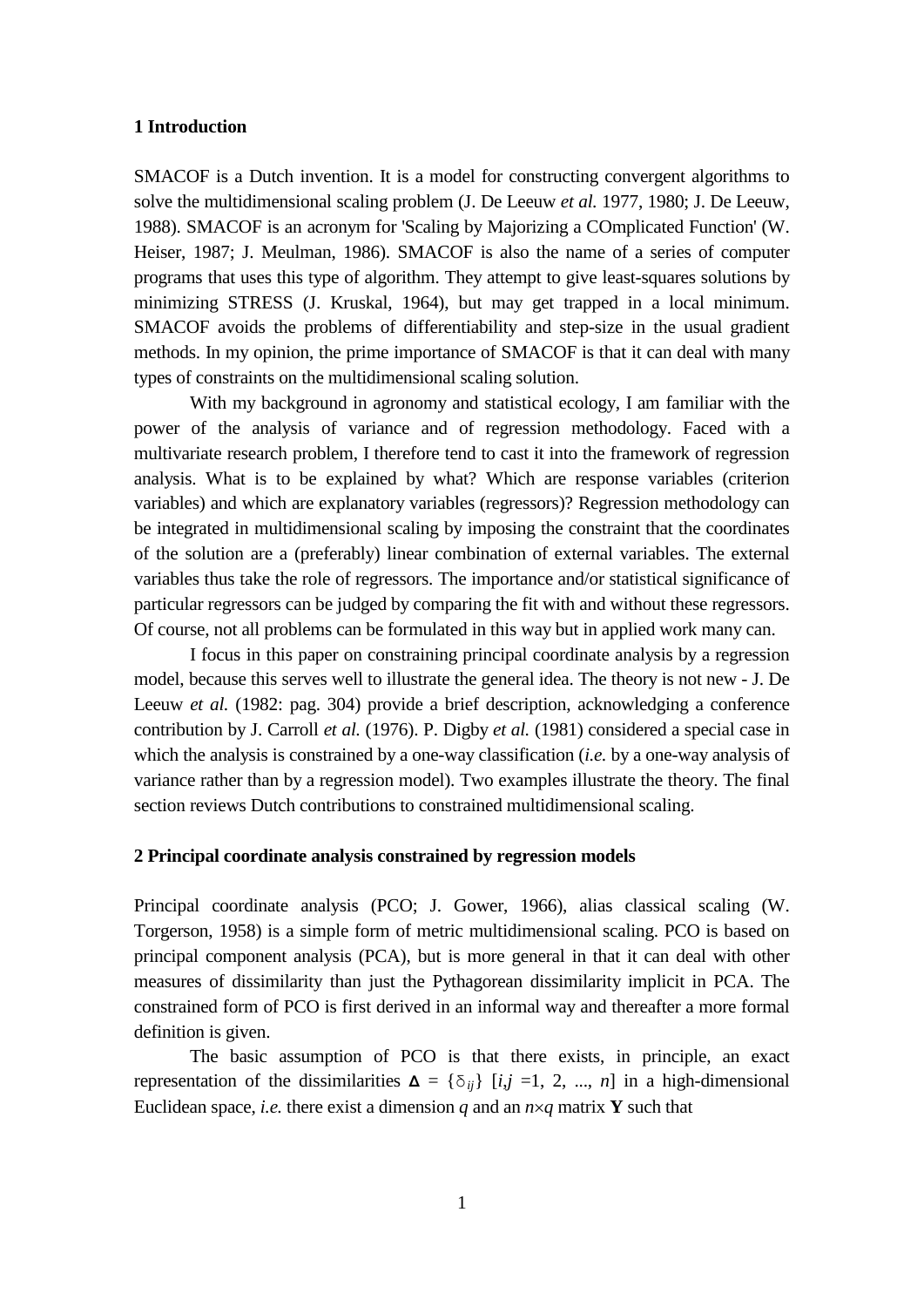$$
\delta_{ij}^{2} = (\mathbf{y}_{i} - \mathbf{y}_{j})(\mathbf{y}_{i} - \mathbf{y}_{j}), \text{ or shortly, } \mathbf{\Delta}^{2} = \mathbf{D}^{2}(\mathbf{Y}),
$$
\n(1)

where **y***i*' denotes the *i*-th row of **Y** (J. Gower *et al.*, 1986). Such a matrix **Y** can be obtained with PCO. If the primary data were not **Δ** but **Y**, PCO is equivalent with a PCA of **Y**. A constrained form of PCO can thus be obtained from the constrained form of PCA, *i.e.* by a reduced-rank regression/redundancy analysis (RDA) (*e.g.* R. Jongman *et al.*, 1987) of **Y** with respect to the  $n \times p$  matrix **X**. In regression terminology, the columns of **X** and **Y** contain *p* regressors and *q* response variables, respectively. To obtain a constrained PCO, the full *q*-dimensional PCO-solution should therefore be subjected to redundancy analysis. Constrained PCO so defined requires two eigen analyses, a PCO of dissimilarities **Δ**, resulting in a high-dimensional coordinate matrix **Y,** followed by a RDA of **Y** with respect to the regressor matrix **X**. An interesting question is whether the same result can be obtained from a single eigen analysis. To show that it can, note that the final redundancy analysis is equivalent to a PCA of the fitted values,  $= \mathbf{X}^{\circ} \mathbf{Y}$  with  $\mathbf{X}^{\circ} =$  $X(X'X)^{-1}X'$  (P. Davies *et al.*, 1982). The solution can thus be obtained from the eigen analysis of  $X^OYY'X^O$ . The desired single eigen analysis now follows from the basic relation between squared distance and innerproduct that underlies PCO,

$$
\mathbf{Y}\mathbf{Y}' = -\frac{1}{2}\mathbf{J}\,\mathbf{\Delta}^2\,\mathbf{J},\tag{2}
$$

where **J** is the matrix which centres each *n*-vector, *i.e.*  $J = I - n^{-1} I_n I_n$ . This relation, which originated in the 1930's (J. De Leeuw *et al.*, 1982), can be verified by expanding the inner product in (1) and taking the centroid of the points as the origin, *e.g.*  $\mathbf{1}_n \mathbf{Y} = \mathbf{0}_q$ . If the regressors are centred, *i.e.*  $\mathbf{1}_n \mathbf{X} = \mathbf{0}_p$ , then  $\mathbf{J} \mathbf{X}^{\mathbf{O}} \mathbf{J} = \mathbf{X}^{\mathbf{O}}$ , so that constrained PCO reduces to the eigen analysis

$$
-1/2 \mathbf{X}^{\mathbf{O}} \mathbf{\Delta}^2 \mathbf{X}^{\mathbf{O}} \mathbf{P} = \mathbf{P} \mathbf{\Lambda},\tag{3}
$$

where **P** contains the eigenvectors and **Λ** the eigenvalues. For an *r*-dimensional ordination, the required coordinate matrix **F** is equal to the first *r* columns of **P**  $\Lambda^{1/2}$ (typically  $r=2$ ). Finally, **C** is obtained by regressing **F** on **X**, *i.e.* **C** =  $(X'X)^{-1} X'F$ .

More formally, PCO can be defined as finding an  $n \times r$  matrix **F** that minimizes (J. Meulman, 1986)

 $L(\mathbf{F}) = || -1/2 \mathbf{J} \{ \mathbf{\Delta}^2 - D^2(\mathbf{F}) \} \mathbf{J} ||^2$  $(4)$ 

where  $||A||^2$  = trace( $A'A$ ). Constrained PCO is now defined as the technique that minimizes  $L(F)$ , subject to the constraint  $F = XC$ . In the Appendix it is shown that (3) gives the solution to this constrained minimization problem and that the solution can also be obtained from an eigen analysis of order *p*, rather than *n*.

A series of regressions allows the construction of an accumulated analysis of variance. In the context of multidimensional scaling, we would rather have an analysis of distance (P. Digby *et al.*, 1981). For constrained PCO, this analysis can be defined analogously to the analysis of variance, because

$$
\frac{1}{2} \sum_{i} \sum_{j} \delta_{ij}^{2} = \frac{1}{2} \mathbf{1}_{n} \Delta^{2} \mathbf{1}_{n} = n \operatorname{trace}(\mathbf{Y}^{\mathbf{v}}) = n \Sigma_{k} \{ \Sigma_{i} y_{ik}^{2} \}
$$
(5)

and a similar relation holds after projection, both in *q*-space and in *r*-space. B. McArdle (1990) noted that the trace of the regression sum of squares matrix can be written in the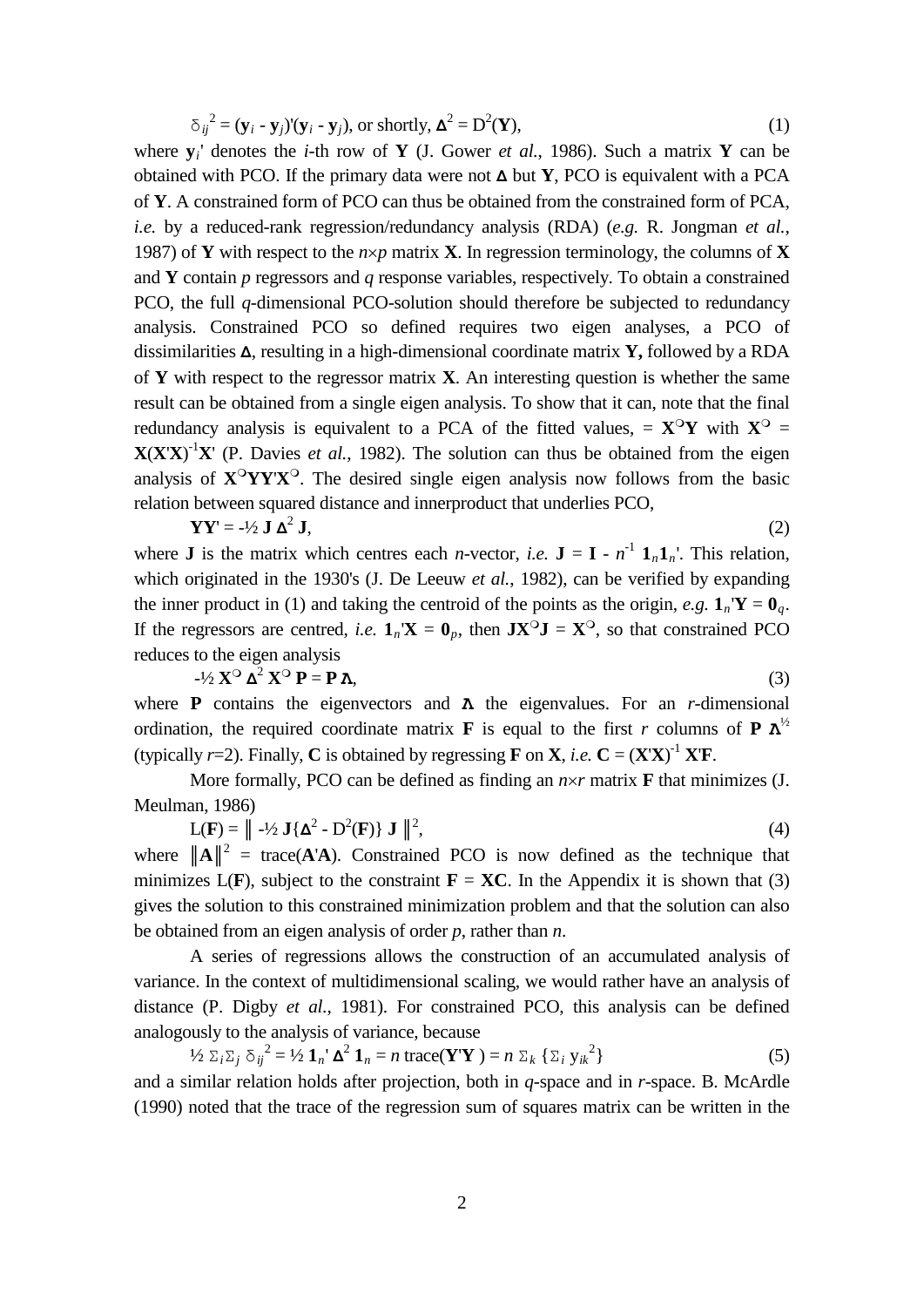form of the Mantel statistic (N. Mantel, 1967; P. Legendre *et al.*, 1989):

 $\|\hat{\mathbf{Y}}\|^2 = \text{tr}(\mathbf{Y}'\mathbf{X}^\mathbf{O}\mathbf{Y}) = \text{tr}(\mathbf{Y}\mathbf{Y}'\mathbf{X}^\mathbf{O}) = \sum_{ij} (\mathbf{Y}\mathbf{Y}')_{ij} (\mathbf{X}^\mathbf{O})_{ij} = -\frac{1}{2}\sum_{ij} \delta_{ij}^2 (\mathbf{X}^\mathbf{O})_{ij}.$  (6) The 'natural' Mantel statistic, wholly based on distances, is

 $\Sigma_i \Sigma_j \delta_{ij}^2 \mathbf{D}^2 (\mathbf{X} (\mathbf{X} \mathbf{X})^{-1/2})_{ij} = 4 || \hat{\mathbf{Y}} ||^2 + 2p \mathbf{1}_n \alpha + n \text{ tr}(\alpha \mathbf{h}^2),$  (7) where  $\alpha$  and **h** are the vectors taken from the diagonal of **YY**' and **X**<sup>O</sup>, respectively. For many balanced experimental designs, test statistics (6) and (7) are thus equivalent.

# Example 1: genetic distances explained by environmental variables

This example concerns the genetic variability in 21 colonies of butterfly *Euphydryas editha* in California and Oregon in relation to 11 quantitative environmental variables. B. Manly (1985: pag. 168-184) applied multiple regression and the Mantel test to these data. C. Ter Braak (1987) analyzed the gene frequencies on three loci by canonical (multiple) correspondence analysis. The implied dissimilarity coefficient herein is, however, not the one preferred by most geneticists. Here this defect is circumvented by applying constrained PCO on Nei's standardized genetic distances (B. Manly 1985: **Δ**<sup>2</sup> taken from Table 6.8) using the environmental variables as regressors. Summary statistics of both the constrained and unconstrained analysis are given in Tab. I. There are some small negative eigenvalues in both analyses pointing to the fact that the squareroot of Nei's genetic distance is not perfectly embeddable in Euclidean space (J. Gower *et al.*, 1986; perhaps I should have analyzed squared Nei's distances instead). The environmental data explain ca. 88% (155/1.77) of the mean pairwise genetic distance (cf. (5)). The gain of constrained analysis over unconstrained analysis is, however, small, because the first two dimensions of the unconstrained analysis are very well explained by the environmental variables ( $R^2 = .92$  and .89, respectively, compared to  $R^2 = 1.0$ , by definition, in the constrained analysis). Fig. 1 shows the constrained configuration which displays  $71\%$  ( $(126+25)/1.77$ ) of the mean pairwise genetic distance and 97%  $((126+25)/1.55)$  of the mean pairwise fitted distances. The weights **C** of the linear combination are not interpretable for these data, because of their high multicollinearity. Instead, Fig. 1 displays the environmental variables by their correlation with the axes. (I displayed correlations because they allow interpretation of the strength of the relationship because of their fixed range [-1,1], but theoretically it makes more sense to display regression coefficients **A** from the regression of **X** on **F**, cf. R. Jongman *et al.*, 1987: pag. 135). Fig. 1 is remarkably similar to the ordination based on canonical correspondence analysis (C. Ter Braak, 1987: Fig. 6.3).

# Example 2: analysis of an ecological experiment

G. Dirkse *et al.* (1989) studied the effects of experimental fertilization on forest undergrowth in stands of Scots Pine. Here we analyze the data on plant composition from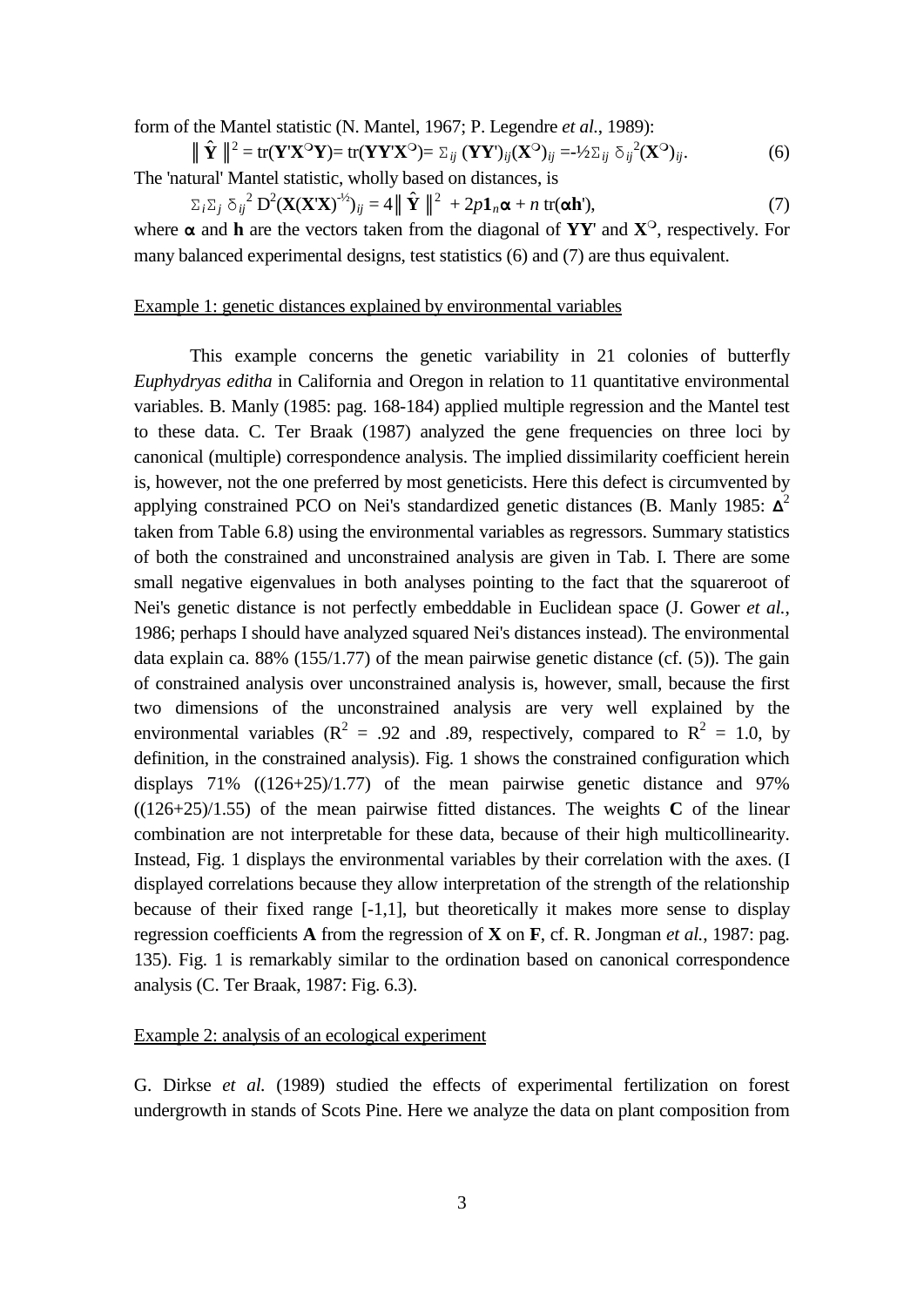$a \neq x$  3 factorial experiment in 4 complete blocks in Lisselbo (Sweden). Such an experiment is traditionally analyzed by analysis of variance. Because of the large number of plant species compared to the number of units, classical multivariate analysis of variance is impossible. Instead I present in Tab. II an analysis of distance based on (5) and (6) using Pythagorean dissimilarity. Therefore, Tab. I is equivalent to an analysis of variance totalled across plant species. The significance values were obtained using Monte Carlo permutation of the residual distances (C. Ter Braak, 1991) with the first eigenvalue of the constrained analysis as test statistic. Apparently, Nitrogen (N) has a major effect but the small effect of Phosphorous (P) is found to be significant also. There is no evidence for an interaction effect. In this example, the 2-d unconstrained PCO shows the effects of blocks and Nitrogen only. The effect of Phosphorous shows up only in a 2-d constrained ordination of  $N + P$  with block effects partialled out. This is achieved by requiring that the ordination axes should lie in the subspace spanned by  $N + P$  orthogonal to blocks (C. ter Braak, 1987). This example demonstrates how constraints brings the power of the analysis of variance and regression back into multidimensional scaling.

#### **3 Nonmetric multidimensional scaling constrained by regression models**

PCO and constrained PCO approximate distances *via* innerproducts. By consequence, distances are approximated from below: the represented distances are all smaller than or equal to the dissimilarities, because the techniques perform a projection in the full *q*-space to a smaller *r*-space (J. Meulman, 1986). This is a serious disadvantage when the fit is poor. The disadvantage is overcome by the scaling techniques that are based on least-squares on distances. For the nonmetric case, the loss-function is

$$
L(\mathbf{F}) = \min_{\widetilde{\Delta} \in \Gamma(\Delta)} \|\widetilde{\Delta} - D(\mathbf{F})\|^2,
$$
\n(8)

where  $\Gamma(\Delta)$  denotes the set of dissimilarity matrices that are normalized monotone transformations of the original dissimilarities. Constrained MDS is obtained with the additional constraint that  $\mathbf{F} = \tilde{\mathbf{X}} \mathbf{C}$ , with  $\tilde{\mathbf{X}} \in \Omega(\mathbf{X})$ , where  $\Omega$  is the set of matrices that are admissible transformations of the original regressors. The solution is no longer a simple eigen analysis, but must be searched for with a SMACOF-algorithm. Each iteration consists of an unconstrained update (a so-called Guttman transform of the previous **F**) and a metric projection onto the constrained configuration space. The metric projection problem does not need to be solved completely. Convergence of the algorithm is still retained if a step in the right direction is taken which satisfies the constraints (J. De Leeuw *et al.*, 1980). The steps can often be solved by alternating least-squares. Theory and applications using the SMACOF-II program are given by W. Heiser *et al.* (1983) and J. Meulman *et al.* (1984).

Classical multivariate analysis gives an optimal fit of innerproducts, correlations and primary data, but, like PCO, not of distances. This led J. Meulman (1986) to propose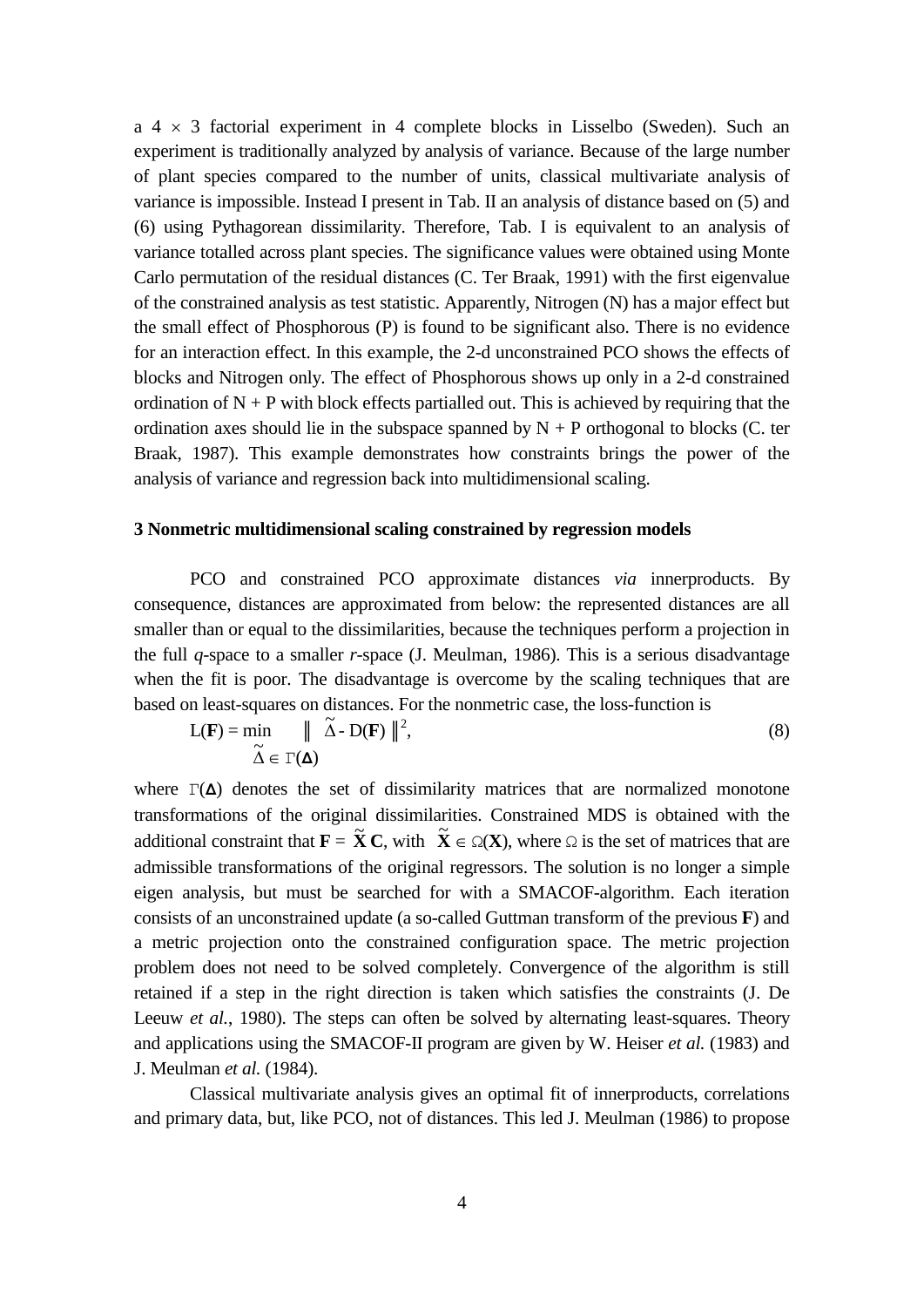alternative methods that are truly based on least-squares on distances. For example, distance-based PCA of an  $n \times q$  matrix **Y** minimizes (8) with  $\Gamma(\Delta)$  consisting of one element, namely  $D(Y)$ . In the nonlinear case, also optimal transformations on **Y** are admitted. Distance-based redundancy analysis could be defined likewise with an additional external constraint on **F** as below (8). J. Meulman (1988) proposes, however, a definition which stems from another way of imposing constraints (I. Borg *et al.*, 1980). Constrained PCA is in this definition

$$
L(\mathbf{F}) = \min_{\mathbf{B}} \qquad \min_{\mathbf{C}} \left\{ \|\mathbf{Y} - \mathbf{F}\mathbf{B}\|^2 + b^2 \|\mathbf{F} - \mathbf{X}\mathbf{C}\|^2 \right\} \tag{9}
$$

with *b* an extra parameter that governs the strength of the constraint. For  $b \rightarrow \infty$ , (9) yields redundancy analysis (C. Bijleveld, 1989, pag. 38-42). However, J. Meulman (1988) bases her distance-based redundancy analysis on  $b=1$  to allow for errors in the regressors. This idea works for regression (*q*=1, J. Meulman *et al.*, 1988), but does it work generally? The solution of (9) can be obtained *via* a PCA of the  $n \times (q+p)$  matrix (**Y** | **X(X'X)**<sup>-1/2</sup>). If  $p=1$ and *q*»1, the solution is therefore very similar to an unconstrained PCA.

Unfolding is a special case of MDS (W. Heiser, 1981). As with square symmetric matrices, the problem can be solved heuristically using a loss-function which has some disadvantages but results in simple eigen analysis, or it can be solved more rigorously using a direct least-squares approach. For unfolding, the heuristic approach leads to correspondence analysis (W. Heiser, 1981, 1987) with as constraint form canonical correspondence analysis (C. Ter Braak, 1986, 1988; Y. Takane *et al.*, 1991). The direct least-squares approach with constraints can be solved using SMACOF-III (W. Heiser, 1981, 1987). The program PROXSCAL, announced in 1988 to contain all previous SMACOF-programs, has not yet been released, unfortunately. I am looking forward to having something like SMACOF 1-2-3 on my desktop computer!

#### **References**

- Bijleveld C. J. H., 1989, Exploratory linear dynamic systems analysis, DSWO Press, Leiden.
- Borg I. & Lingoes J. C., 1980, A model and algorithm for multidimensional scaling with external constraints on the distances, Psychometrika, 45, 25-38.
- Carroll J. D., Green P. E. & Carmone F. J., 1976, CANDELINC: a new method for multidimensional analysis with constrained solutions, Paper presented at The International Congress of Psychology, Paris.
- Davies P. T. & Tso M. K. -S., 1982, Procedures for reduced-rank regression, Applied Statistics, 31, 244-255.
- De Leeuw J., 1988, Convergence of the majorization method for multidimensional scaling, Journal of Classification, 5, 163-180.
- De Leeuw J. & Heiser W. J., 1977, Convergence of correction matrix algorithms for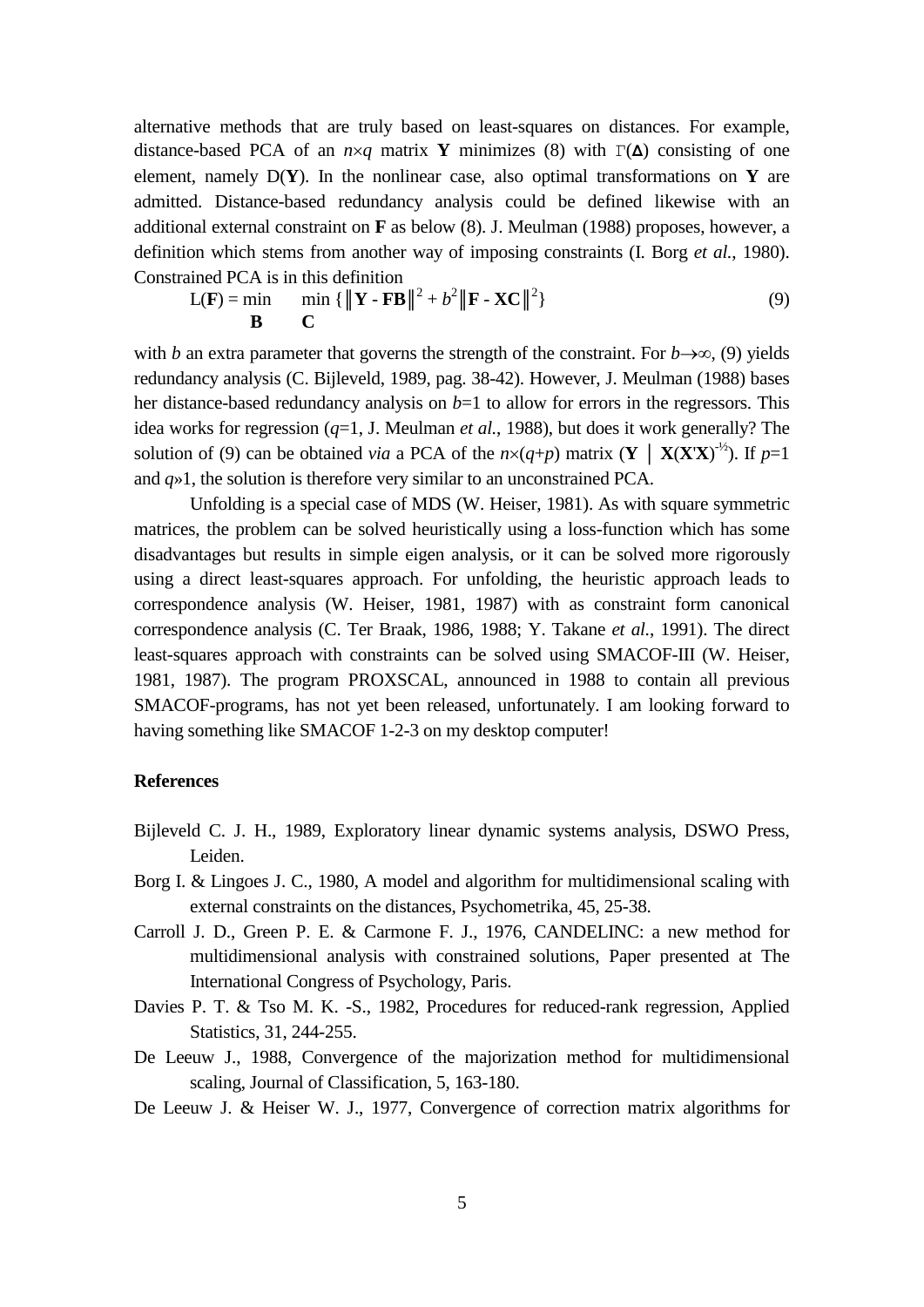multidimensional scaling, In: Geometric representations of relational data, ed. J. Lingoes, 735-752, Mathesis Press, Ann Harbor.

- De Leeuw J. & Heiser W., 1980, Multidimensional scaling with restrictions on the configuration, In: Multivariate Analysis V, ed. P. R. Krishnaiah, 501-522, North-Holland, Amsterdam.
- De Leeuw J. & Heiser W. J., 1982, The theory of multidimensional scaling, In: Handbook of Statistics, vol. 2, ed. P. R. Krishnaiah & L. N. Kanal, 285-316, North-Holland, Amsterdam.
- Digby P. G. N. & Gower J. C., 1981, Ordination between- and within-groups applied to soil classification, In: Down to Earth Statistics: Solutions looking for Geological Problems, ed. D. F. Merriam, 63-75, Syracuse University Geology Contributions, Syracuse.
- Dirkse G. M. & Van Dobben H. F., 1989, Effects of experimental fertilization on forest undergrowth in young Scots Pine in Sweden, Studies in Plant Ecology, 18, 62-64.
- Gower J. C., 1966, Some distance properties of latent root and vector methods used in multivariate analysis, Biometrika, 53, 325-338.
- Gower J. C. & Legendre P., 1986, Metric and Euclidean properties of dissimilarity coefficients, Journal of Classification, 3, 5-48.
- Heiser W. J., 1981, Unfolding analysis of proximity data. Thesis, University of Leiden, Leiden.
- Heiser W. J., 1987, Joint ordination of species and sites: the unfolding technique, In: Developments in numerical ecology, ed. P. Legendre & L. Legendre, 189-224, Springer-Verlag, Berlin.
- Heiser W. J. & Meulman J., 1983, Analyzing rectangular tables by joint and constrained multidimensional scaling, Journal of Econometrics, 22, 139-167.
- Jongman R. H. G., ter Braak C. J. F. & van Tongeren O. F. R., 1987, Data analysis in community and landscape ecology, Pudoc, Wageningen.
- Kruskal J. B., 1964, Multidimensional scaling by optimizing goodness of fit to a nonmetric hypothesis, Psychometrika, 29, 1-27.
- Legendre P. & Fortin M-J., 1989, Spatial pattern and ecological analysis, Vegetatio, 80, 107-138.
- Manly B. F. J., 1985, The Statistics of Natural Selection on Animal Populations, Chapman and Hall, London.
- Mantel N. & Valand R. S., 1970, A technique of nonparametric multivariate analysis, Biometrics, 26, 547-558.
- McArdle B., 1990, Detecting and displaying impacts in biological monitoring: spatial problems and partial solutions, In: The XV-th International Biometrics Conference. Proceeding of Invited Papers, ed. Z. Harnos, 249-255, International Biometric Society, Hungarian Region, Budapest.
- Meulman J., 1986, A distance approach to nonlinear multivariate analysis, DSWO Press,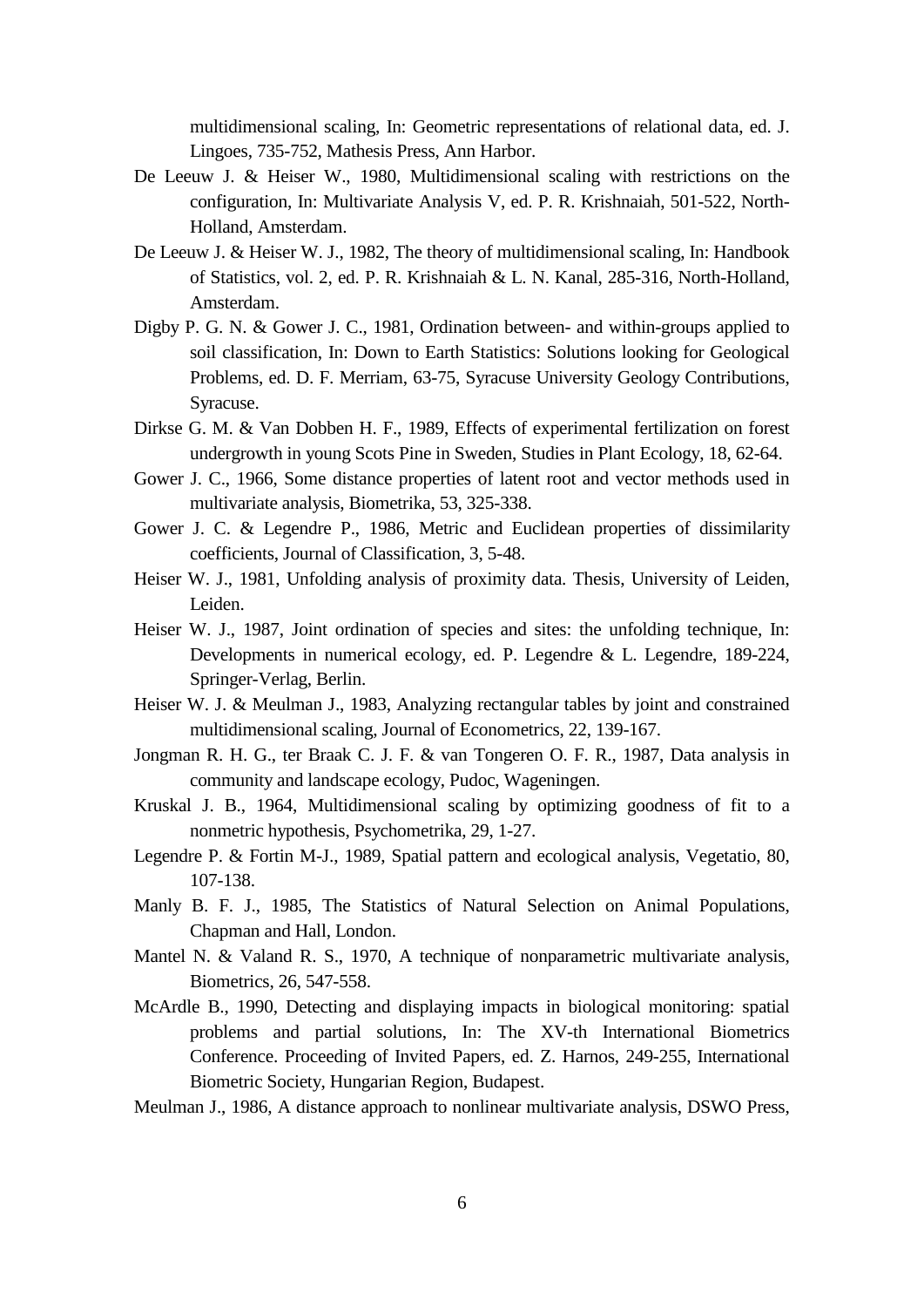Leiden.

- Meulman M., 1988, Nonlinear redundancy analysis via distances, In: Classification and related methods of data analysis, ed. H. H. Bock, 515-522, North-Holland, Amsterdam.
- Meulman J. & Heiser W. J., 1984, Constrained multidimensional scaling: more directions than dimensions, In: COMPSTAT 1984, ed. A. Anon, 137-142, Physica-Verlag, Vienna.
- Meulman J. & Heiser W. J., 1988, Second order regression and distance analysis, In: Data, expert knowledge and decisions, ed. W. Gaul & M. Schader, 368-380, Springer-Verlag, Berlin.
- Takane Y., Yanai H. & Mayekawa S., 1991, Relationships among several methods of linearly constrained correspondence analysis, Psychometrika, 56, 00-00.
- Ter Braak C. J. F., 1986, Canonical correspondence analysis: a new eigenvector technique for multivariate direct gradient analysis, Ecology, 67, 1167-1179.
- Ter Braak C. J. F., 1987, CANOCO a FORTRAN program for canonical community ordination by [partial] [detrended] [canonical] correspondence analysis, principal components analysis and redundancy analysis (version 2.1), Report 87 ITI A 11, Institute of Applied Computer Science, Wageningen.
- Ter Braak C. J. F., 1988, Partial canonical correspondence analysis, In: Classification and related methods of data analysis, ed. H. H. Bock, 551-558, North-Holland, Amsterdam.
- Ter Braak C. J. F., 1991, Permutation versus bootstrap significance tests in multiple regression and ANOVA, In: Bootstrapping and related resampling techniques, ed. K-H. Jöckel, 000-000, Springer Verlag, Berlin.
- Torgerson W. S., 1958, Theory and methods of scaling, Wiley, New York.

**Appendix** [Patrick Groenen pointed out that the result holds true but that the proof is not. The proof contains an error [the second equality in (A.1)]. For a correct proof see Borg, I., Groenen, P J. F. (2005) Modern Multidimensional Scaling, Springer [Springer Series in](http://www.springer.com/west/home/statistics/social?SGWID=4-10137-69-173621571-0)  [Statistics.](http://www.springer.com/west/home/statistics/social?SGWID=4-10137-69-173621571-0)]

<http://www.springer.com/west/home/statistics/social?SGWID=4-10137-22-52088824-0>

By setting  $\mathbf{B} = -\frac{1}{2} \mathbf{J} \mathbf{\Delta}^2 \mathbf{J}$  and expanding  $-\frac{1}{2} \mathbf{J} \mathbf{D}^2(\mathbf{F}) \mathbf{J}$  we obtain, successively,  $L(\mathbf{F}) = L(\mathbf{XC}) = ||\mathbf{B} - \mathbf{X}^{\mathsf{O}} \mathbf{B} \mathbf{X}^{\mathsf{O}} + \mathbf{X}^{\mathsf{O}} \mathbf{B} \mathbf{X}^{\mathsf{O}} - \mathbf{XCC} \mathbf{X}^{\prime}||^2 =$  $||(I - X^{\circ})B(I - X^{\circ}) + X^{\circ}(B - XCC'X')X^{\circ}||^{2} =$  $\|\mathbf{I} - \mathbf{X}^{\mathbf{O}}\mathbf{B}\mathbf{I} - \mathbf{X}^{\mathbf{O}}\|^2 + \|\mathbf{X}^{\mathbf{O}}(\mathbf{B} - \mathbf{XCC}\mathbf{X})\mathbf{X}^{\mathbf{O}}\|^2$  (A.1)

so the minimum is obtained by minimizing the second term on the last line of (A.1), which is achieved by the eigen analysis in (3). Note that **C** can also be obtained from the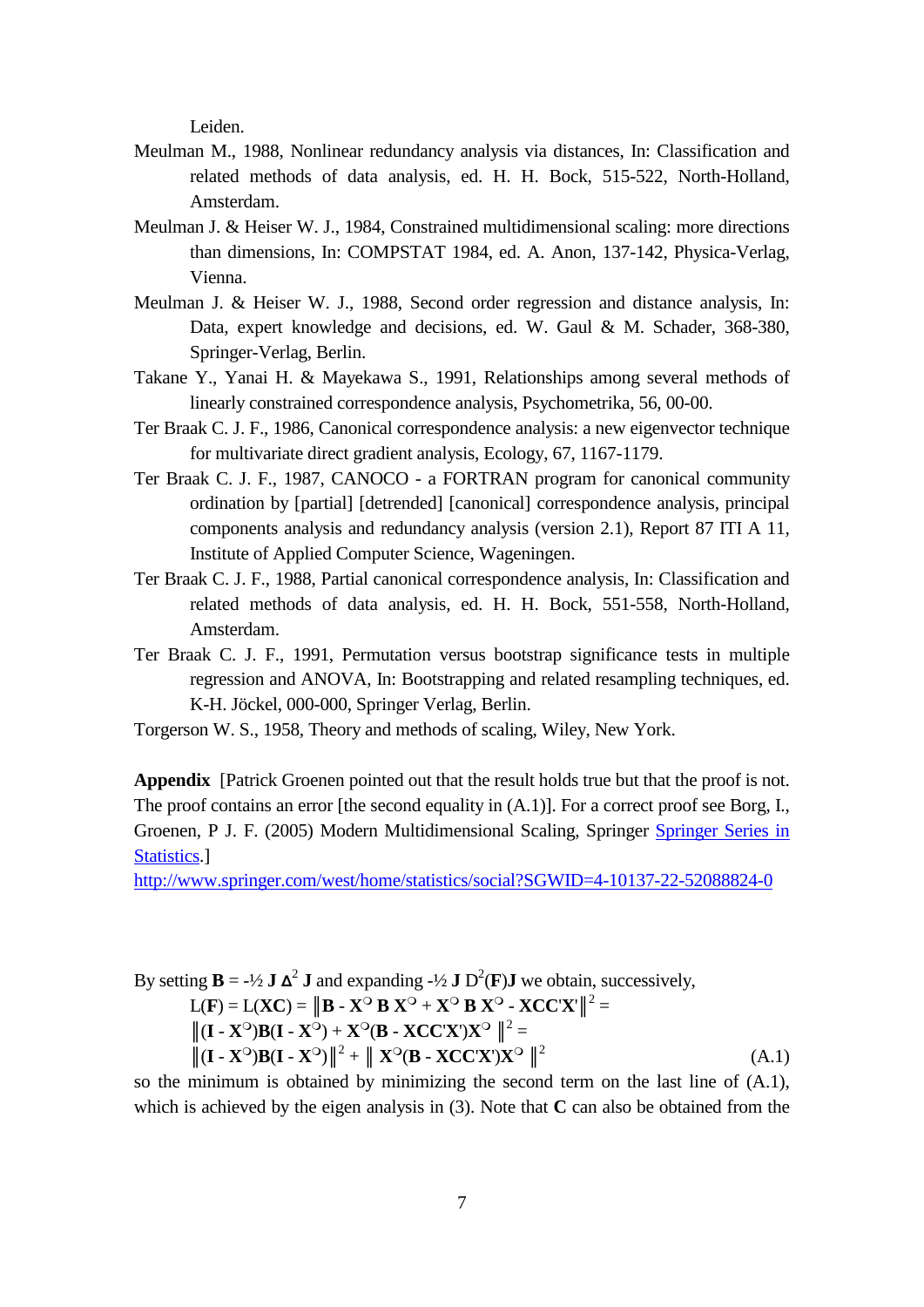spectral decomposition of the *p*×*p* matrix

$$
\mathbf{A} \equiv (\mathbf{X}'\mathbf{X})^{-1/2} \mathbf{X} \mathbf{B} \mathbf{X}' (\mathbf{X}'\mathbf{X})^{-1/2} = \mathbf{Q} \mathbf{A}^{1/2} \mathbf{Q}',\tag{A.2}
$$

by setting  $C = (X'X)^{-1/2} Q$ . This can verified by expanding

$$
\mathbf{X}'(\mathbf{X}'\mathbf{X})^{\cdot 2} \mathbf{A} (\mathbf{X}'\mathbf{X})^{\cdot 2} \mathbf{X} = \mathbf{X}^{\circ} \mathbf{B} \mathbf{X}^{\circ} = \mathbf{P} \mathbf{\Lambda} \mathbf{P}'
$$
 (A.3)

where  $P = X(X'X)^{-1/2} Q = XC$ . Because  $PP = I$  and the unicity of the spectral decomposition, **P** is also the solution of (3).

Table I. Eigenvalues of unconstrained and constrained principal coordinate analysis (PCO) on Nei's genetic distance beteen butterfly colonies with respect to environmental variables (see text and Figure 1).

| eigenvalues         |                                    | PCO  | constrained PCO |
|---------------------|------------------------------------|------|-----------------|
| $\lambda_1$         |                                    | 1.37 | 1.26            |
| $\lambda$           |                                    | 0.28 | 0.25            |
| $\lambda$           |                                    | 0.12 | 0.04            |
| sum of $\lambda$ 's |                                    | 1.77 | 1.55            |
|                     | sum of negative $\lambda$ 's -0.09 |      | $-0.03$         |

Table II. Analysis of distance of a  $4 \times 2$  factorial experiment in 4 complete blocks (see text).

|              | mean pairwise P-value             |     |
|--------------|-----------------------------------|-----|
|              | distance (%) based on $\lambda_1$ |     |
|              |                                   |     |
| -3           | 10                                |     |
| 3            | 43                                | .01 |
| $\mathbf{1}$ | 4                                 | .01 |
| 3            | 5                                 | .36 |
| 21           | 38                                |     |
| 31           | 100                               |     |
|              | df                                |     |